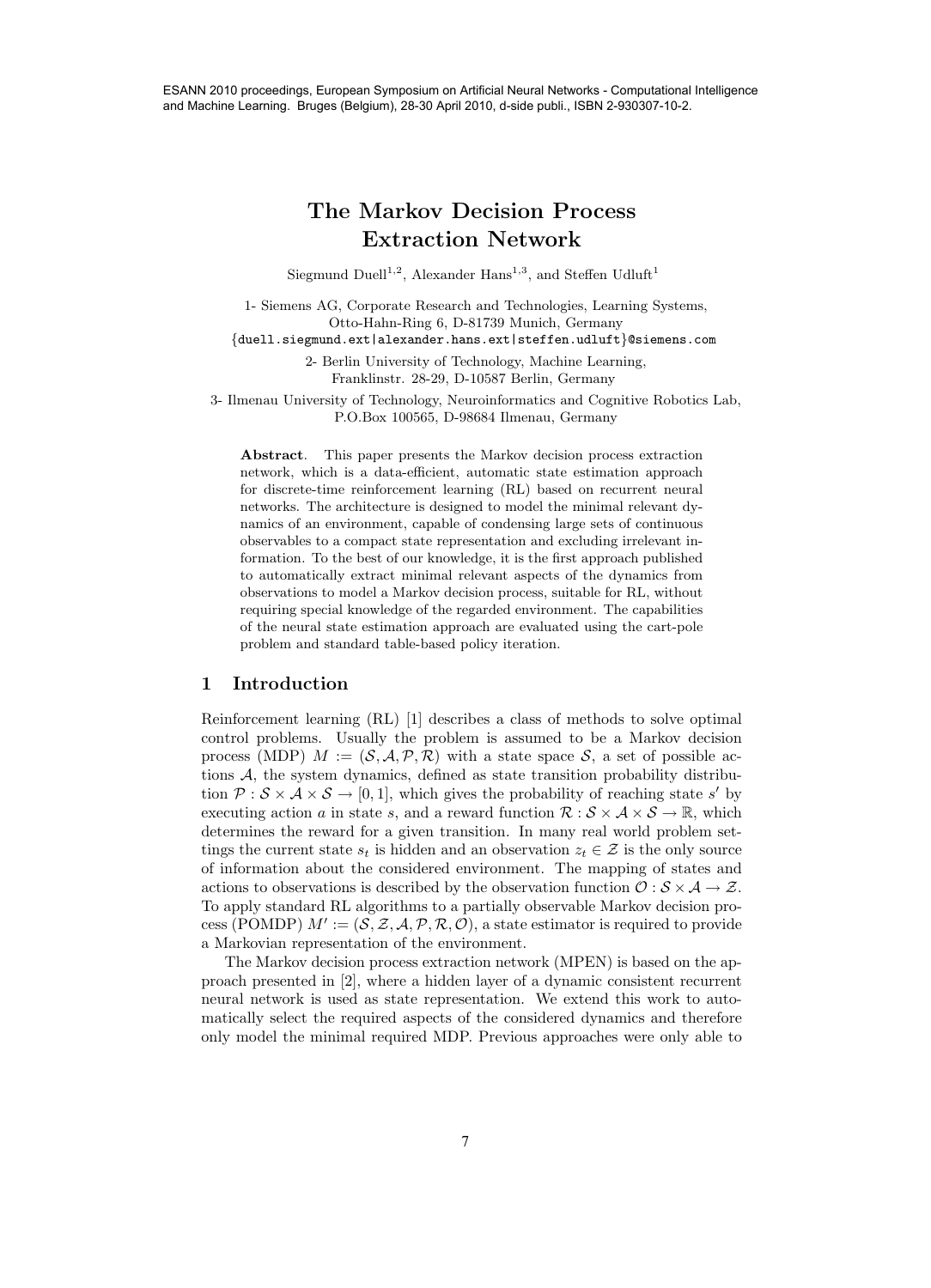model the minimal dynamics in terms of redundant information including all dynamical aspects of the regarded set of observations.

The paper is divided into four parts. Subsequent to the introduction Sec. 2 gives a short overview of state estimation from a history of observations using neural networks. In Sec. 3 we describe in detail the architecture of the MPEN, where Sec. 4 underlines our theoretic findings by an application to the well known cart-pole problem. A conclusion and further prospects are given in Sec. 5.

## **2 State Estimation from a History of Observations**

RL problems can be viewed as an agent interacting with an environment by performing different actions and observing a state transition as well as a reward signal. As described in the introduction section, the original state of an environment might not be available to the agent. Therefore the only source of information about the system's state is provided by an observation, which often does not satisfy the Markov property.

A na¨ıve approach to model a Markovian state is to accumulate a sufficient number of prior time slices into a single state. Although the resulting state space fulfills the Markov property, in many cases it is not applicable due to its high dimensionality.

To overcome this problem, a neural bottleneck network (e.g., [3]) can be used to condense all relevant information into a compact state representation. This approach allows to reduce all redundant information and decorrelates the state variables. The bottleneck network approach can further be rewritten as a dynamic consistent recurrent neural network [4] to account for the time invariance of sequential data and therefore avoid overfitting by reducing the number of free parameters. Recurrent state estimators have shown remarkable results in various industrial applications and are therefore preferably used for sequential data [5]. For discrete time grids  $(t = 1, ..., T, T \in \mathbb{N})$  the dynamics can be described as

$$
s_{t+1} = f(s_t, z_t, a_t), \tag{1}
$$

$$
z_t = g(s_t). \tag{2}
$$

The dynamic consistent recurrent neural network (RNN) approach was proven to model a Markovian state space [2]. In either using an RNN or a neural bottleneck architecture, the goal is to optimize

$$
\sum_{t=1}^{T} (\tilde{z}_t - z_t)^2 \to \min_{f,g},\tag{3}
$$

where  $\tilde{z}_t$  is the neural approximation of the measured  $z_t$ . As the complete observation vector  $z_t$  needs to be predicted, the modeled dynamics can well be much richer than the minimal dynamics required for RL. Therefore, the applicability of these approaches can be limited in case of industrial problem settings with high dimensional observation spaces containing various measurements of possibly irrelevant dynamic subsystems. In such scenarios manual preselection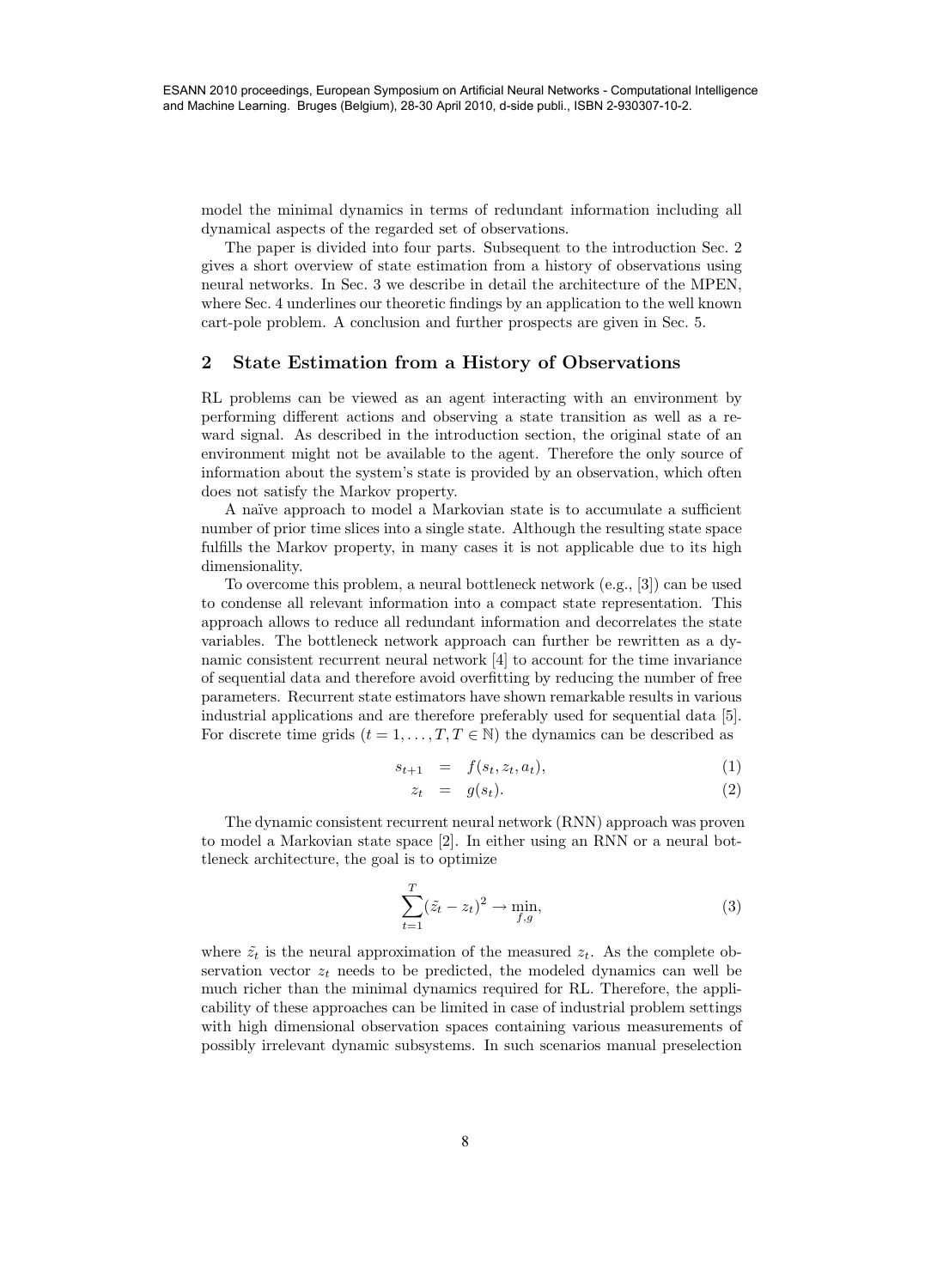ESANN 2010 proceedings, European Symposium on Artificial Neural Networks - Computational Intelligence and Machine Learning. Bruges (Belgium), 28-30 April 2010, d-side publi., ISBN 2-930307-10-2.

of relevant observables may be required, demanding expert knowledge, and may lead to a loss of relevant information.

The MPEN approach is based on the idea of RNNs but only models relevant aspects. To accomplish this goal, several changes to the standard dynamic consistent network, described above, have been made. First, the network is split into past and future subnetworks to match

$$
s_{t+1} = \begin{cases} f_{\text{past}}(s_t, z_t, a_t), & t < 0, \\ f_{\text{present}}(s_0, a_t), & t = 0, \\ f_{\text{future}}(s_t, a_t), & t > 0. \end{cases}
$$
(4)

This allows us to use the reward signal itself as target instead of the na¨ıve target of predicting all observables:

$$
r_t = g(s_t, a_t), \ t \ge 0. \tag{5}
$$

Note that the current state  $s_t$  and the applied action  $a_t$  are sufficient to describe the expected value of all relevant reward functions since all information about the successor state  $s_{t+1}$  must be included in these two arguments. Through this target the objective of the neural network becomes

$$
\sum_{t=1}^{T} (\tilde{r}_t - r_t)^2 \to \min_{f,g},\tag{6}
$$

which causes the network to model only the required dynamical aspects in <sup>s</sup>*t*. The network accumulates all information required for the Markov property from the sequence of past observations in the past network, while the future network optimizes the prediction of the state transitions. The exact specification of the MPEN architecture is described in the next section.

## **3 The Markov Decision Process Extraction Network**

The MPEN is a recurrent neural network consisting of a past  $(t < 0)$  and a future  $(t \geq 0)$  subnetwork (fig. 1). There are no explicit targets in the past but required information can be extracted from the complete considered history. The past network is connected to the future network via an arbitrary neural structure (e.g., a weight matrix, a multi-layer perceptron). The future network uses the information provided by past network as well as future actions to learn the dynamics capable of predicting a sequence of future rewards. Note that the goal of the network is not a forecast of the sequence of actions which induced the state transitions, because action selection can be based on information which is not included in the set of observables or might be even unpredictable (e.g., due to random exploration).

As proven in [6], an RNN can be used to approximate an MDP by predicting all expected future successor states based on a history of observations. Because of the RNN structure each state must encode all necessary information to estimate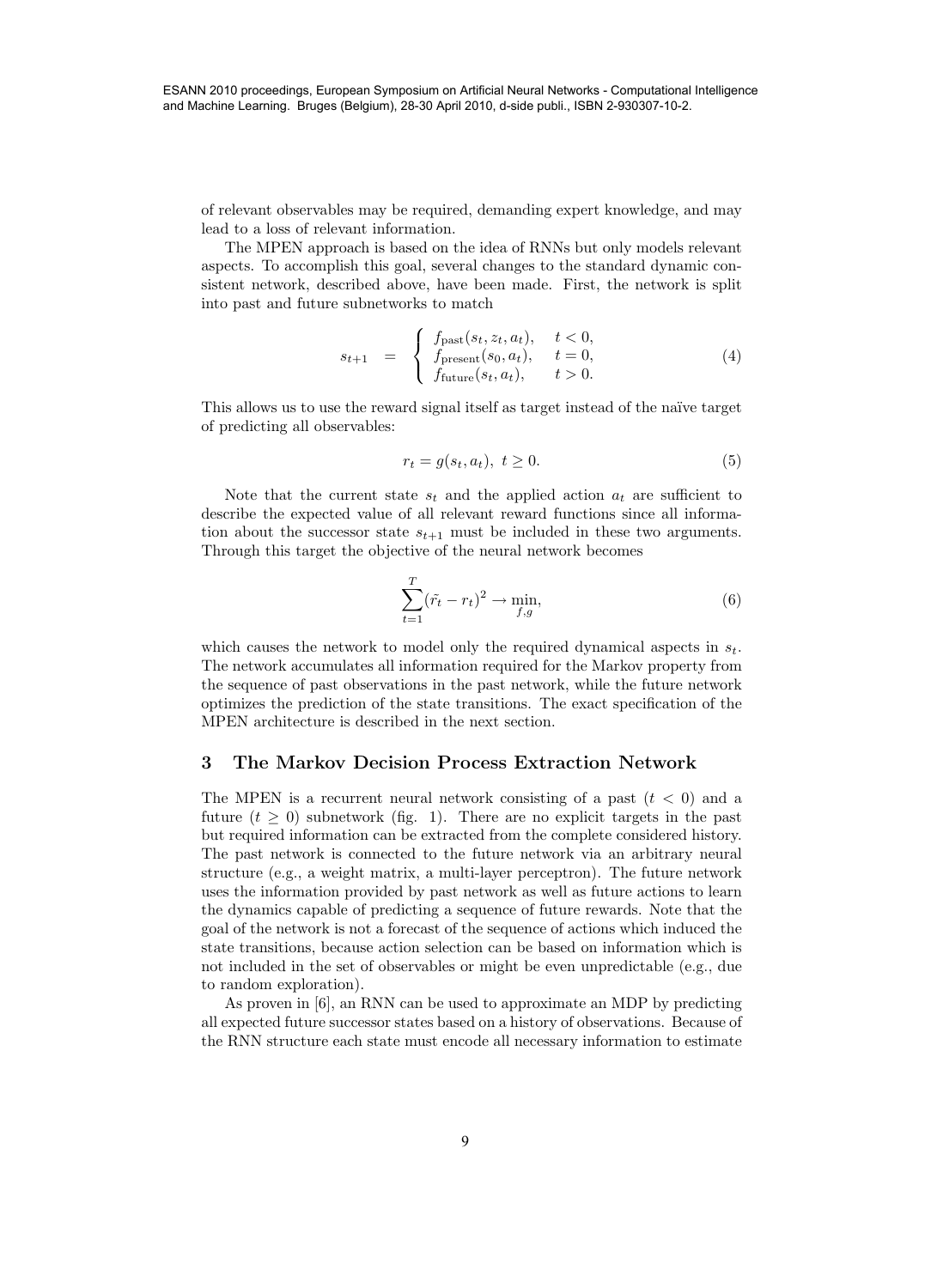and Machine Learning. Bruges (Belgium), 28-30 April 2010, d-side publi., ISBN 2-930307-10-2.



Fig. 1: The MPEN architecture. Clusters of neurons are depicted as circles. The connection arrows can be either a weight matrix or a multi-layer perceptron. Connectors with identical label (e.g.,  $A_1^p$ ) are identical due to shared weights.<br>The dashed neural structures are only required for learning. Cluster s, contains The dashed neural structures are only required for learning. Cluster  $s_t$  contains a Markovian state representation for recall. If the dimensionality of matrices A*<sup>p</sup>* and  $A^f$  are equal, clusters  $s_0$  and  $s_t$  can be merged.

a successor state accounting for the influence of an action. For this reason an RNN must be able to estimate the expected rewards for each future state, as a reward function can only use a state, action, and successor state as arguments. From this follows:

**Theorem 3.1** *To estimate a state suitable for RL it is sufficient to model the dynamics predicting the reward for all future time slices.*

Based on this theorem the MPEN architecture is introduced to model the minimal dynamics of a regarded problem. In practice the horizon of forecasts is usually limited. For RL the discount factor  $\gamma$  introduces a natural limit of the significant horizon. Built on these observations the MPEN is derived from an RNN with separated past and future weight sets [6]. As mentioned above, the reward function arguments or the evaluated reward function is used as target. The major advantage of the MPEN over other RNN-based state estimators is the capability to model the minimal dynamics from a set of observables without manual selection of variables. A further advantage is the capability to extract the minimal state space in comparison to a network with dynamic consistent overshooting, where all considered input variables are predicted and therefore encoded in the state space. 1000 ESAN 2010 proceedings, European Symposium on Articles - Computational Intelligence<br>
10 Estate and the computation of the computation of the computation of the computation of the computation of the computational Cente

## **4 Experiments and Results**

To demonstrate the capabilities of the MPEN approach, a partially observable version of the cart-pole problem was used to calculate a policy using an MPEN for state estimation. The classical cart-pole problem [1] consists of a pole mounted on a cart and a limited track. The overall objective is to balance the pole as long as possible without hitting a boundary of the track or tilt the pole for more than 12◦. We define the problem to be solved when balancing the pole for at least 100.000 steps. The reward signal is defined to be  $-1$  when hitting any of the boundaries and 0 otherwise. The (Markovian) state of the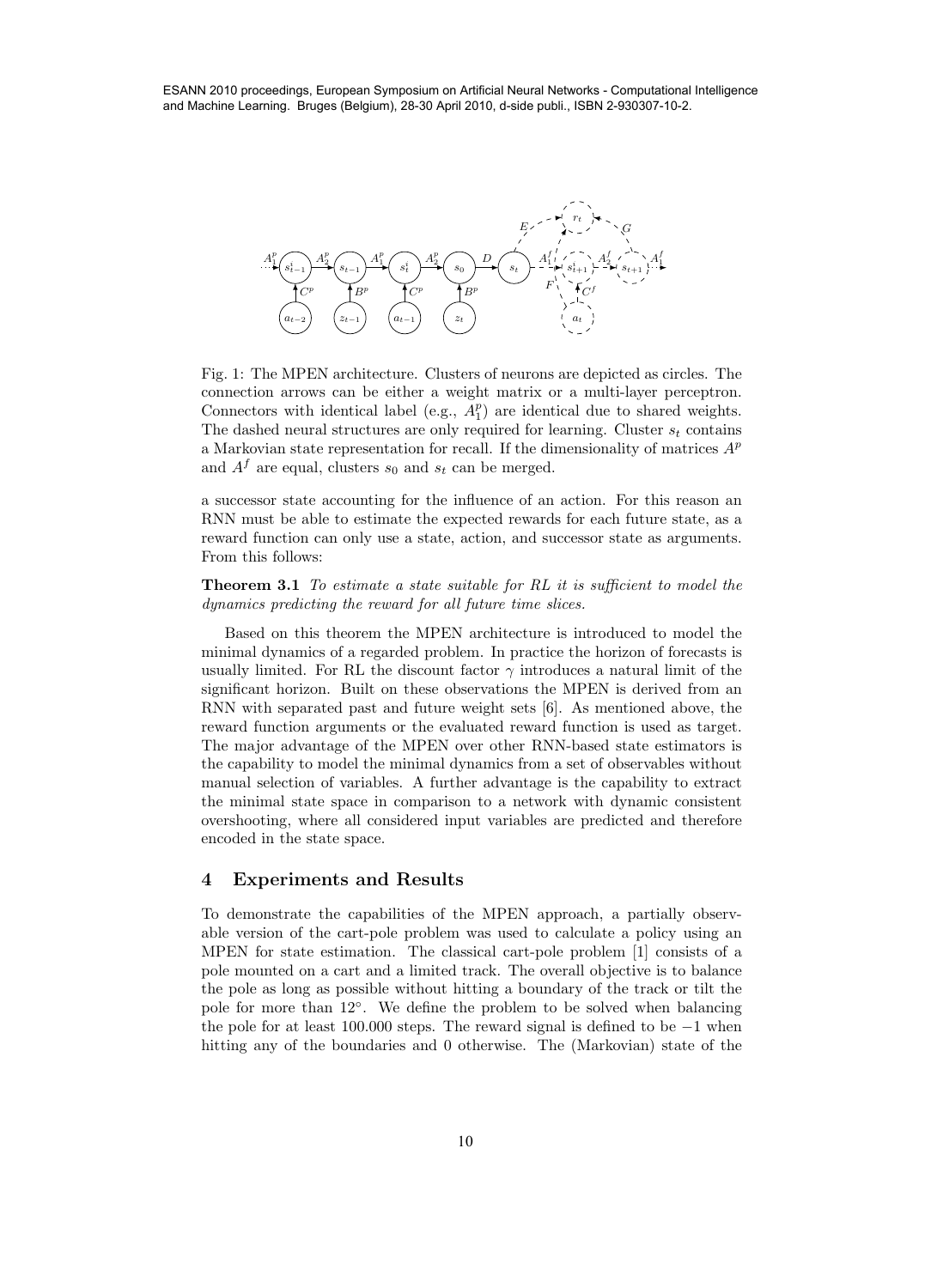and Machine Learning. Bruges (Belgium), 28-30 April 2010, d-side publi., ISBN 2-930307-10-2.



Fig. 2: Demonstration of the MPEN approach. Shown is the performance of policies based on the original state space (full line) and the neural state space as modeled by the MPEN from the partially observable state. The results were averaged over 25 trials.

cart-pole problem at any time step  $t$  is fully described by the position of the cart  $x_t$ , the velocity of the cart  $\dot{x}_t$ , the angle of the pole perpendicular to the cart  $\alpha_t$ , and the angular velocity of the pole  $\dot{\alpha}_t$ . Possible influences by three discrete actions are to push the cart to the left or to the right by a constant force  $F$  or to apply no force at all.

In previous work, the cart-pole problem has been studied in various forms. The focus of this work is to demonstrate the capabilities of the MPEN architecture, i.e., the capability to model a suitable MDP for RL by predicting a future sequence of expected rewards. Therefore, we used the cart's position and velocity and the pole's angle as observables since this modification sufficiently violates the Markov property for table-based policy iteration (PI) to fail.

Policies based on a discretized four-dimensional neural state space generated by an MPEN (from observations of the three-dimensional partially observable state space) are compared to policies based on observations of the fourdimensional original state space. The MPEN with lags from  $t \in \{-10, -9, \ldots, 25\}$ was trained from 25.000 partially observable transitions of the cart-pole problem. The available state variables were normalized (mean  $= 0$ , standard deviation  $= 1$ ). No other transformation on the data was performed. To apply standard table-based PI, the continuous state representation of the original state space as well as the neural state space had to be discretized. Both state spaces were approximated by 4.096 discrete states each (8 bins per dimension).

PI was applied using a fixed discount factor  $\gamma = 0.9$ . After an initial 1.000 steps of random exploration a policy was calculated and subsequently used for ε-greedy exploration (random action with probability  $ε = 0.15$ ). A new policy was generated every 1.000 state transitions.

As shown in fig. 2, the MPEN approach is able to model states which are suitable to be discretized and used for PI. Note that we chose PI because it is very sensitive to a violation of the Markov property and therefore adequate